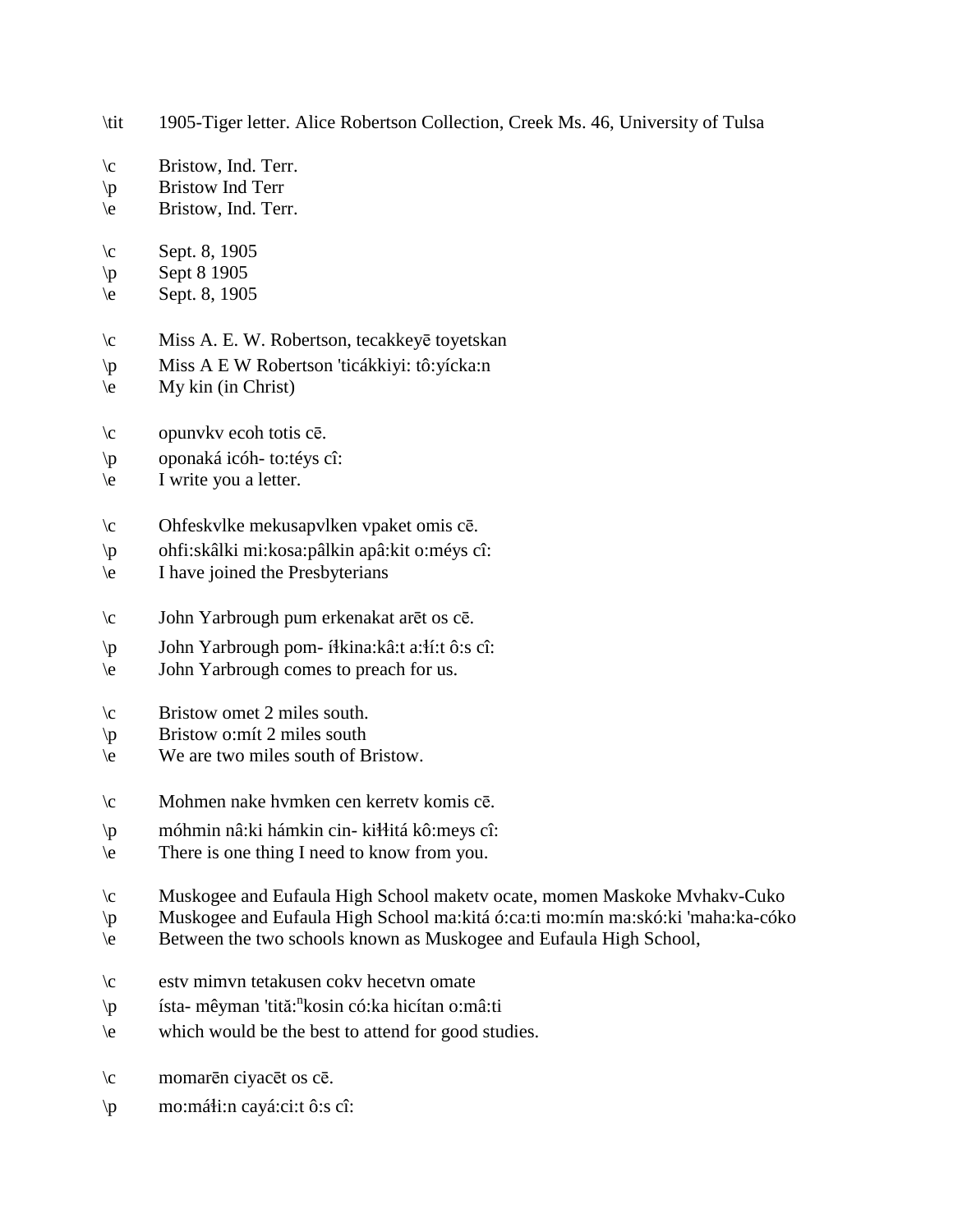- \e I need to know this
- \c Hoktuce hvmken licit okis.
- \p hoktocí hámkin lêyceyt o:kéys
- \e for I have a little girl living with me.
- \c Em vculkv 14 years old.
- \p im- acólka 14 years old
- \e She is now 14 years old.
- \c Euchee High School maketvn cokv hecvtēt os.
- \p Euchee High School ma:kitán có:ka hi:catí:t ô:s
- \e She used to attend Euchee High School.
- \c 3rd Reader maketvn vtekusen hēcēt os cē.
- \p 3rd Reader ma:kitán atî:kosin hi:cí:t ô:s cî:
- \e She only has the ability to read the third Reader.
- \c Monkv mvhakv-cuko-rakko hopiyvkusan vyetvn eyacēt os cē.
- \p mônka 'maha:ka-coko-!ákko 'hopayákosa:n ayítan iyá:ci:t ô:s cî:
- \e She wants to go away to a school offering her better opportunities.
- $\c$  Mv omecicen okis cē.
- \p má omíceycín o:kéys cî:
- \e That is the reason I write.
- \c Estvn liketv es en hērē tayat vne tat kerrvkokv,
- \p ístan leykitá is- in- hĭ:<sup>n</sup>łi: tâ:ya:t aní -ta:t kíłłako:ka
- \e Since there is no way I can know which is the best school,
- \c cēmet oh vfastvt ometskes ce komit,
- \p cí:mit ohh- afá:stat ô:míckis ci- kô:meyt
- \e and knowing you are an administrator,
- \c faccusen an kerkuecetskvrēn
- \p fă:<sup>n</sup>ccosin a:an- ki:łkóycíckáłi:n
- \e I want you to tell me the facts.
- $\c$  cen pohis cē.
- \p cín- po:héys cî:
- $\leq$  This I ask of you.
- \c En heckuecken omate, hērvrēs.